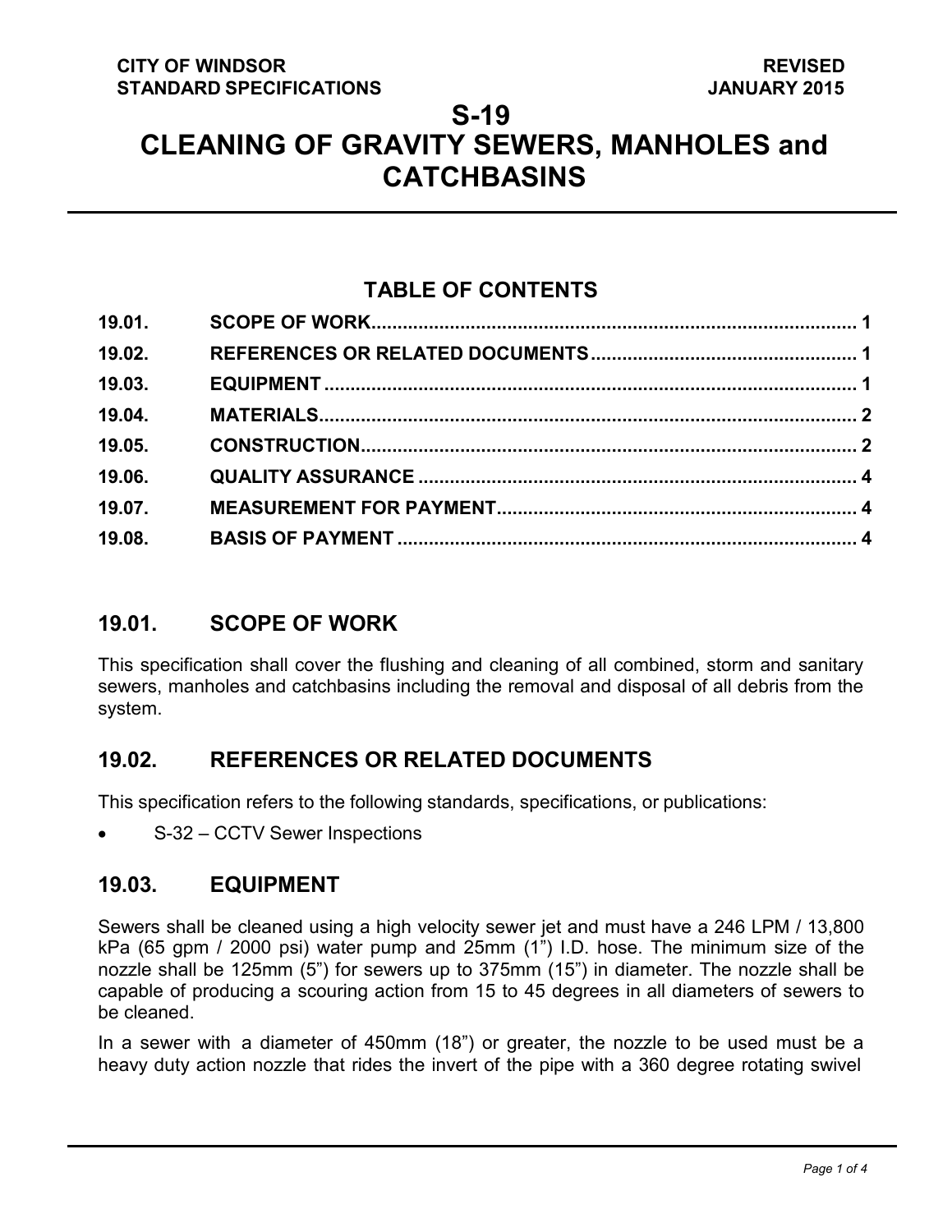# **CLEANING OF GRAVITY SEWERS, MANHOLES and CATCHBASINS**

attachment so that the hose cannot rotate the nozzle while in the pipe. All jets to be located on the bottom half of the nozzle and must be capable of removing heavy debris.

The equipment shall also include a high pressure wand attachment for washing and scouring manhole walls and benching/bottoms. The wand shall include an attachment capable of producing flows from a fine mist to a solid stream.

The equipment shall also include a vacuum unit for the removal of sewer debris that includes positive displacement pumps or fans producing a minimum of 700 litres per second (1483 cubic feet per minute) of air movement, a storage tank that will allow the liquid portion of the debris to be returned to the sewer (dewatering) and minimum 150mm (6") diameter suction hoses attached to a hydraulic boom.

The equipment shall also include a water tank with an approved backflow prevention device for filling the water tank from an approved source.

The equipment shall also include a communication system that is enables all crew members to easily communicate with each other and, when required, to the representative of the City Engineer.

The contractor shall provide any required traffic control signage, equipment or personnel as per the Ontario Traffic Manual - Book 7 and have all required documentation on site at all times.

### <span id="page-1-0"></span>**19.04. MATERIALS**

The contractor shall supply all required materials. Arrangements for the water required for the cleaning operations will be made by the contractor with the Windsor Utilities Commission. *Note that hydrant taps are no longer allowed in the City of Windsor.*

## <span id="page-1-1"></span>**19.05. CONSTRUCTION**

#### **19.05.01 SEWERS & MANHOLES**

The contractor shall completely clean all sewers and manholes of all debris including sludge, dirt, sand, gravel, rocks, bricks, grease, and other solid and semi-solid materials. This material is to then be removed from the system and disposed of by the equipment mentioned above.

The contractor shall take all necessary precautions to ensure that no flooding of public or private property occurs during the operation. The contractor shall lower the pressure of the cleaning equipment when directed by the City Engineer.

The cleaning shall begin at the upstream sewers in the system and proceed downstream with the direction of flow.

The manhole walls and benching is to be cleaned prior to cleaning of the downstream sewer.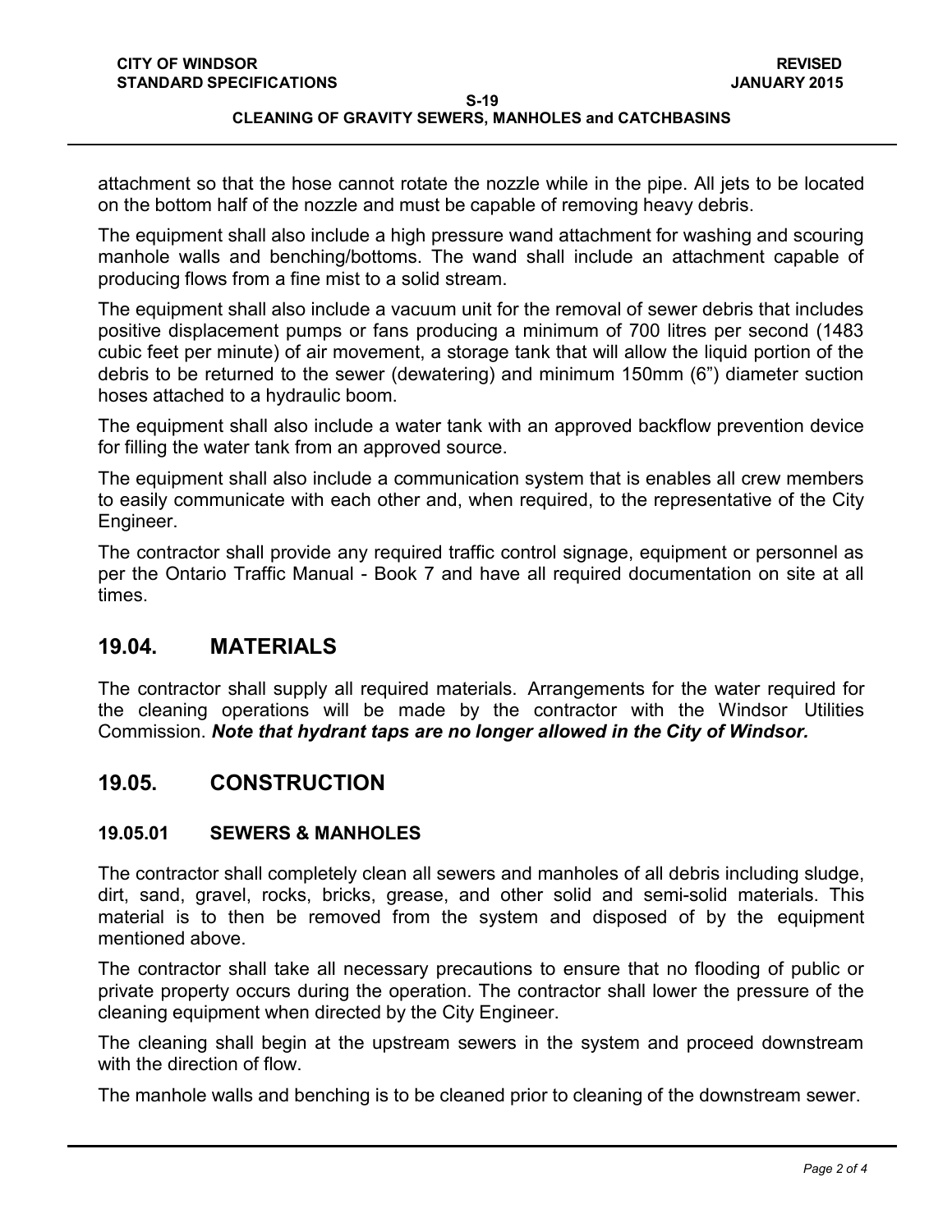#### **CLEANING OF GRAVITY SEWERS, MANHOLES and CATCHBASINS**

The contractor shall immediately notify the City Engineer upon the discovery of any pipe material or backfill material during the cleaning or removal operation and stop the cleaning operation until further directed by the City Engineer.

If a blockage is discovered that prevents the completion of the cleaning of the sewer, the contractor shall attempt to clean the blockage by a reverse setup. This would involve the cleaning equipment to be positioned at the upstream manhole and cleaning the entire sewer run from that location. The contractor is to attempt removal of the blockage for a minimum of one hour before notifying the City Engineer.

Should the blockage not be removed from the system or the sewer condition prevents the completion of the cleaning process, the contractor shall mark the location of the blockage or obstruction on the surface.

The City Engineer will arrange for an emergency sewer repair upon review of the CCTV video of the affected area.

The contractor shall immediately advice the City Engineer should any of their cleaning equipment become stuck in the sewer system. The contractor shall attempt to remove their equipment for a minimum of 4 hours using whatever means necessary. If the equipment cannot be freed after the 4 hour period then the position of the stuck equipment shall be marked on the surface. The City Engineer will then make the necessary arrangements to have the sewer pipe exposed within 48 hours of the equipment being stuck. The contractor shall be available when the sewer is exposed and opened for the remove of their equipment. The City Engineer shall then have the sewer repaired and the contractor shall being their cleaning process again from the manhole upstream of the repaired section.

The contractor shall continuously remove all debris from the downstream manhole while the cleaning operation is being undertaken. No debris is to enter the downstream sections of the system during cleaning unless approved by the City Engineer.

The contractor shall dewater the debris removed from sewers or catchbasins and legally dispose of the debris. All dewatered liquid is to be returned to the system as soon as possible at a location approved by the City Engineer. The contractor shall provide a written procedure to the City Engineer for their method of dewatering and debris disposal prior to the beginning of any work. The contractor shall provide all necessary logs and weigh tickets to prove that the debris was disposed of legally.

Any confined space entry is to be undertaken by the contractor as per the Occupational Health & Safety Act of Ontario.

#### **19.05.02 CATCHBASINS**

All catchbasins are to be completely cleaned of debris including sludge, dirt, sand, gravel, rocks, bricks, and all solid or semi-solid materials.

The contractor shall document the existing condition of the catchbasins as well as the catchbasin frame and grates. The cleaning locations shall be documented using the closest